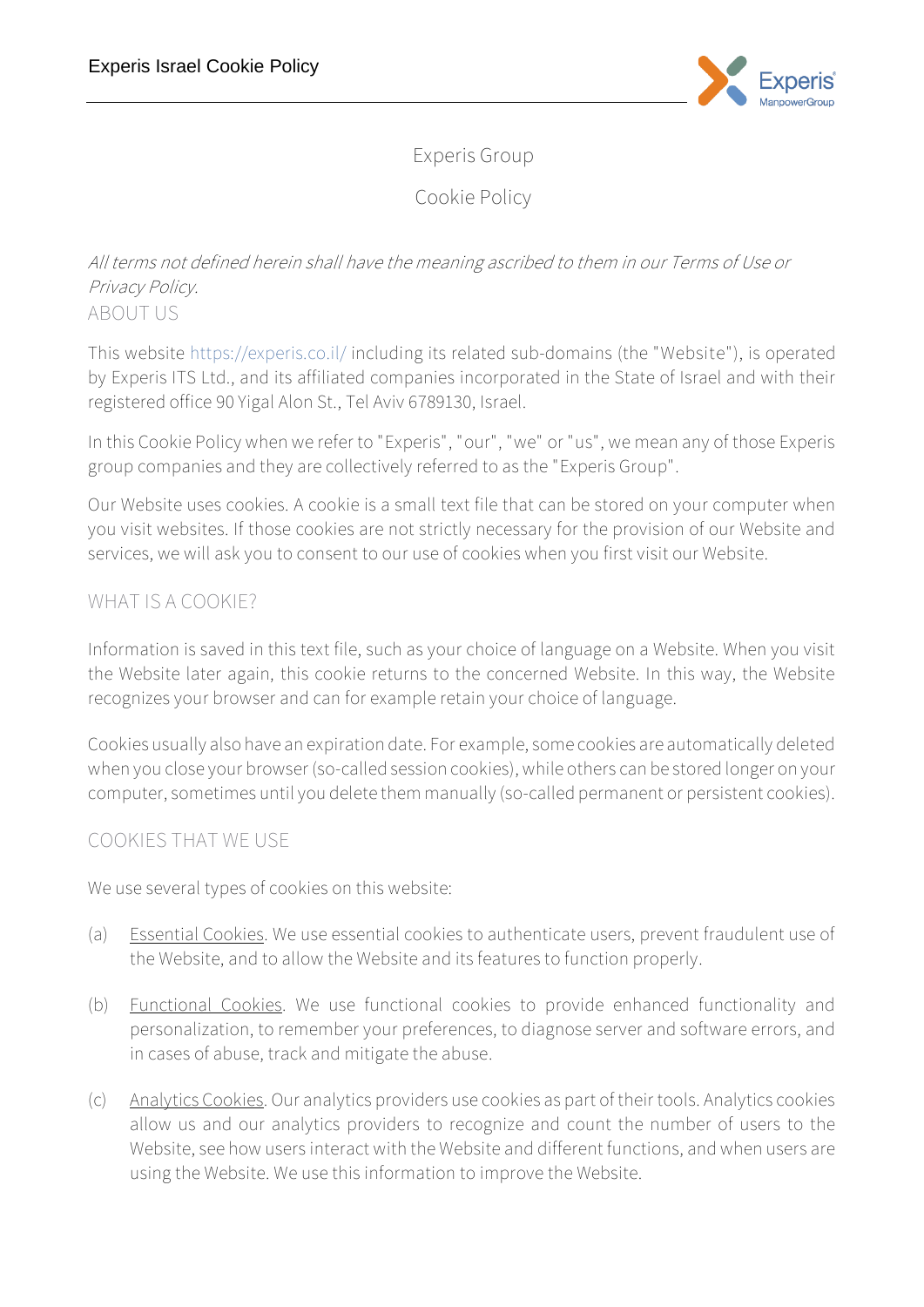

- (d) Advertising Cookies. Our advertising providers use advertising cookies to identify and store behaviors that users take when visiting our Website. These cookies are used in order to: (i) identify you as a prospect for our Website; (ii) deliver advertisements that are more relevant to you and your interests; (iii) limit the number of times you see an advertisement; and (iv) help measure the effectiveness of our advertising campaigns.
- (e) Social Media Cookies. Our Website includes social media widgets. These widgets may collect internet or other electronic network activity information, such as your IP address and which page you are visiting on our website. These widgets may set a cookie or utilize other tracking technologies to accomplish this. Social media widgets are hosted by a third party and your interactions with those features are governed by the privacy policies of the companies that provide them.

# **LIST OF ESSENTIAL COOKIES**

| Name                  | Purpose     | Validity |
|-----------------------|-------------|----------|
| visid_incap_XXXXXX    | Firewall    | 1 year   |
| OptanonAlertBoxClosed | Cookie      | 1 year   |
|                       | Compliance  |          |
| PHPSESSID             | PHP         | Session  |
|                       | Performance |          |
| OptanonConsent        | Cookie      | 1 year   |
|                       | Compliance  |          |
| incap_ses_            | Firewall    | Session  |

You cannot block these cookies if you want to access this Website.

# **LIST OF FUNCTIONAL COOKIES**

You cannot block these cookies if you want to access this Website.

| Name              | Purpose         | Validity    |
|-------------------|-----------------|-------------|
| hubspotutk        | HubSpot         | 1 vear      |
| utmvxxxxxxxxxxxxx | personalization | Few Seconds |
| open_signin_auto  | Functionality   | l vea       |

### **LIST OF ANALYTICAL COOKIES**

You can decline these cookies if you want to visit our Website.

| Namel    | Purpose             | Validitv |
|----------|---------------------|----------|
| _gclxxxx | Google<br>Analytics | 3 Months |
| hssc     | HubSpot             | Session  |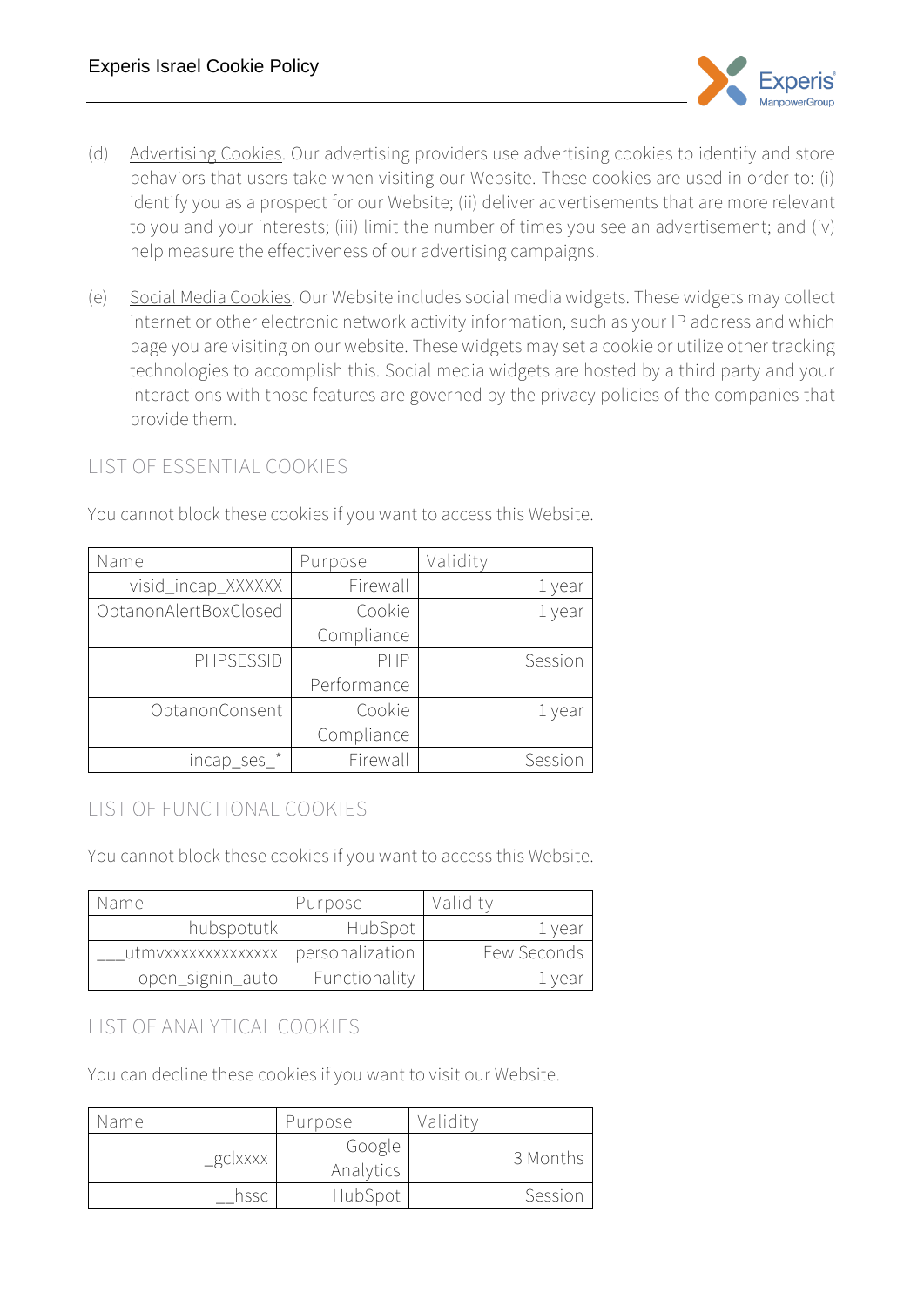

| hssrc              | HubSpot       | Session    |
|--------------------|---------------|------------|
| hstc               | HubSpot       | 1 year     |
|                    | Google        |            |
| $\_gid$            | Analytics     | 1 Day      |
|                    | Google        | 2 Years    |
| $g_{2}$            | Analytics     |            |
|                    | Google        |            |
| _gat_UA-           | Analytics     | Session    |
|                    | Google        | 3 Months   |
| $_{\rm gclxxxx}$   | Analytics     |            |
|                    | Google        |            |
| $g_{\alpha}$       | Analytics     | 2 years    |
| bito               | Customization | 1 year     |
| checkForPermission | Customization | 10 Minutes |
| VISITOR INFO1 LIVE | YouTube       | 6 Months   |

# **LIST OF ADVERTISING COOKIES**

You can decline these cookies if you want to visit our Website.

| Name              | 'rpose<br>◡ | 1.1.1.1.1<br>alidity |          |
|-------------------|-------------|----------------------|----------|
| hr<br>. IUL<br>__ | Facebook    |                      | 3 Months |

# **LIST OF SOCIAL MEDIA COOKIES**

You can decline these cookies if you want to visit our Website.

| Name                 | Purpose       | Validity   |
|----------------------|---------------|------------|
| lang                 | Linkedin      | Session    |
| bitolsSecure         | Customization | 1 year     |
| tuuid_lu             | Demand Base   | 2 Years    |
|                      | targeting     |            |
| tuuid                | Demand Base   | 2 Years    |
|                      | targeting     |            |
| $cf\_bm$             | HubSpot       | 30 Minutes |
| lidc                 | Linkedin      | 1 Day      |
| AnalyticsSyncHistory | Linkedin      | 1 Month    |
| bcookie              | Linkedin      | 2 Years    |
| UserMatchHistory     | Linkedin      | 1 Month    |
| lang                 | Linkedin      | Session    |
| $li_{\_}gc$          | Linkedin      | 2 Years    |
| bscookie             | Linkedin      | 2 Years    |
| CONSENT              | YouTube       | 2 Years    |